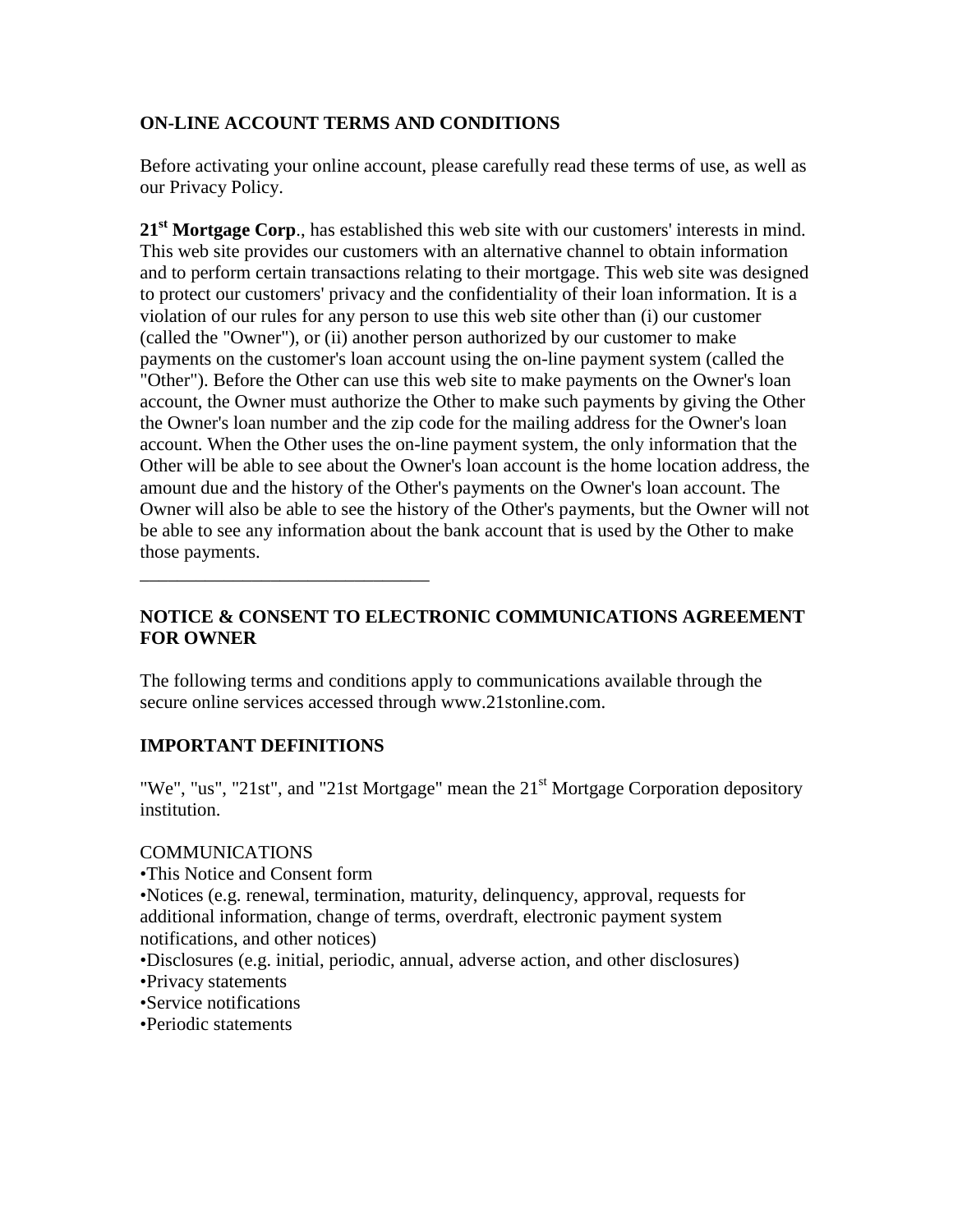# **ELECTRONIC DISCLOSURE AND CONSENT**

By accepting this Notice and Consent form, you agree that 21st may but is not obligated to provide you with any Communications regarding the online services described here or in other online agreements which we are required or otherwise choose to send to you in any capacity in which we may act (e.g. as depository, lender, retirement plan, Trustee, or otherwise) with respect to any loan (which may include, without limit, deposits, loans or lines of credit) held with 21st.

In addition, we may but will not be obligated to notify you via a general or public email when such communication has been sent except as may be required by law. If we are required by law to give you the Communication, we will provide a paper copy upon your request at no additional cost, except as set forth below. By accepting this Notice and Consent form, you are acknowledging:

•Receipt of this Notice and Consent Regarding Electronic Communications Delivery Service

•That you have reasonably demonstrated and/or confirmed that you are able to access electronically and retain Communications as described below. WITHDRAWING CONSENT TO ELECTRONIC DELIVERY

You may provide us notice that you are no longer willing to accept Communications electronically. If you withdraw your consent with respect to any loan or service, your subscription to the Service will be terminated automatically with respect to all loans and all services. If you wish to withdraw your consent, you may do so by calling Customer Service at 1- 800-955-0021or you may do so online, if that particular service provides an electronic option to terminate the Service.

# **SYSTEM REQUIREMENTS**

In order to successfully access your online communications, we recommend using the following operating systems, internet browsers and other software:

•A personal computer capable of accessing the Internet, sending and receiving email, and a printer capable of printing copies of web site information for your records.

•Microsoft® Windows 98 or later versions, or, Macintosh OS 9 or later versions.

•An Internet browser that supports 128-bit encryption, including any of the following:

- ◦Macintosh OS 9 or later versions
- ◦Netscape Navigator 7.0 or later versions
- ◦Microsoft Internet Explorer 6.0 or later versions
- ◦AOL 8 or later versions

◦Adobe® Acrobat® Reader® software or Adobe compatible software, so you can view Adobe PDF files.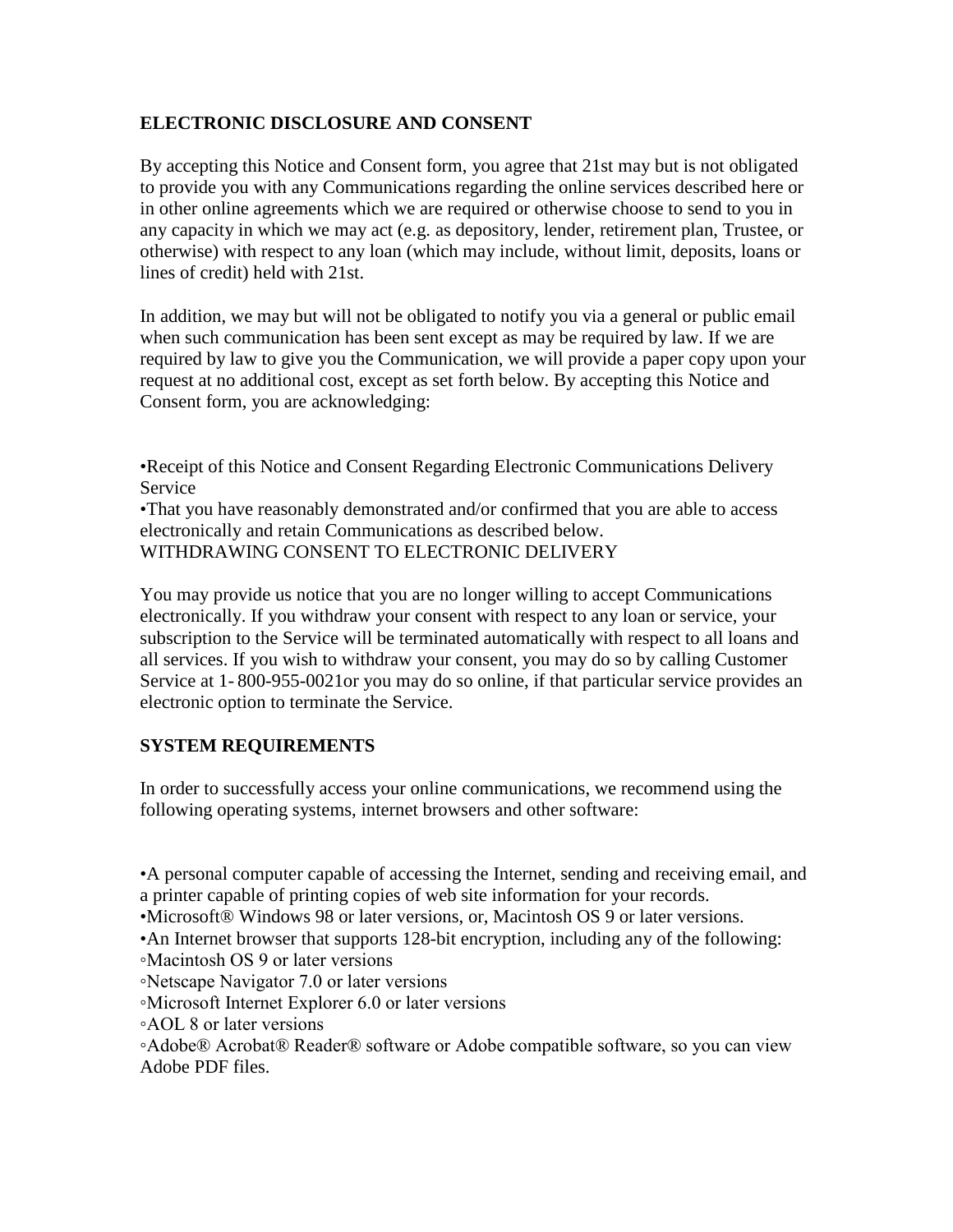# **E-MAIL ADDRESS**

It is your responsibility to maintain a current email address with 21st for any electronic communications that you request. You must notify 21st of any change in your email address. Any changes to your email address may only be made by you, the Owner, by accessing your secure online account from our web site. If you are unable to access your secure online account and/or need assistance in making changes to your email address, please call Customer Service at 1- 800-955-0021. If you do not provide notice of change of your email address, you agree that 21st may send all email notices and other electronic communications to you at the mailing address maintained on 21st's records for any of your loans, products, or services with us, or as otherwise set forth herein, at our option, except as may be limited by law.

# **PROTECTING YOUR USER ID AND PASSWORD**

A User ID and Password are designed to authenticate your transactions and those transactions, which you authorize others to conduct for you. You agree that you will not disclose and will prevent the disclosure of you User ID or Password to others. If you think the confidentiality of your User ID or Password is or may be compromised, you shall notify us immediately by calling Customer Service at 1- 800-955-0021. In the event that your User ID or Password has been compromised, you will be required to establish a new one. You assume sole responsibility for maintaining your User ID and Password.

We are committed to the security of your personal information. Likewise, you must take every precaution to ensure the safety, security and integrity of your transactions with Online Services. Your User ID and Password allow access to services provided herein; providing these to another person constitutes a grant of authority to access your information; such authorization shall continue until you have notified us that such person is not authorized to act with regard to the Service.

The following guidelines should assist you in ensuring that your loans and loan information remain secure. Please observe these guidelines. Remember, you may be held liable for the unauthorized use of your User ID or Password:

•Do not leave your loan information in an open area accessible by others, including on your computer screen.

•Do not leave your computer unattended while you are connected to a Service.

•Do not enter your User ID or Password into the Service when there are others nearby who could observe you doing so.

•Do not send your User ID or Password or other privileged loan information over any email system.

•Send confidential loan information to us via our secure message system only.

•Log out of the Service and close your browser completely after each Online Services session and/or clear your cache and history.